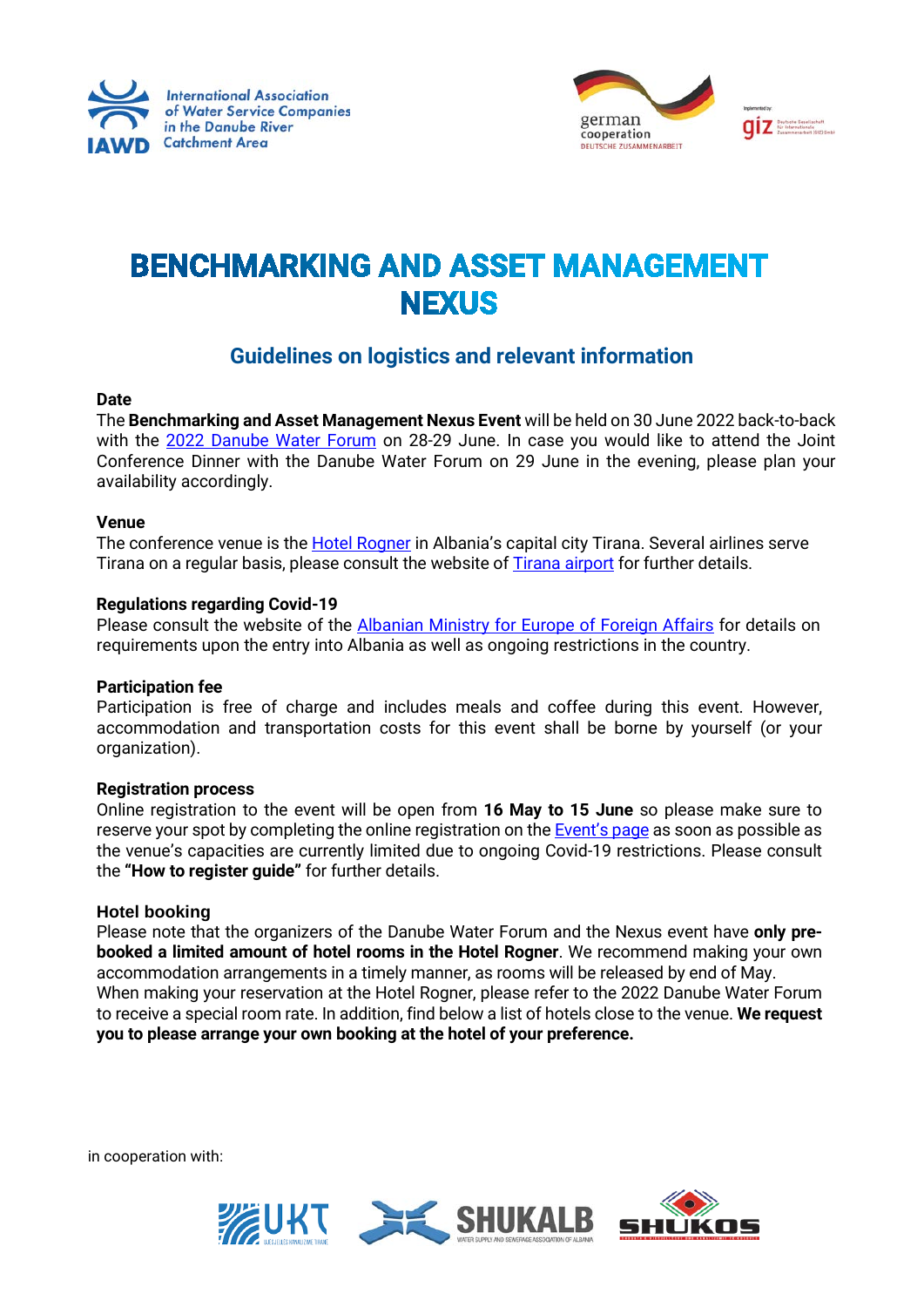|                                       |              |                     | <b>Distance from</b> |                                                                                                                                                                                                                        |
|---------------------------------------|--------------|---------------------|----------------------|------------------------------------------------------------------------------------------------------------------------------------------------------------------------------------------------------------------------|
| <b>Hotel</b>                          | Single $($ ) | Double $(\epsilon)$ | <b>Venue</b>         | <b>Contact</b>                                                                                                                                                                                                         |
| Rogner                                | 88           | 116                 | 0 <sub>m</sub>       | <b>Attention: DANUBE FORUM</b><br>Tel: +355 4 22 35 035;<br>Email: reservation.tirana@rogner.com                                                                                                                       |
|                                       |              |                     |                      | https://www.hotel-europapark.com/                                                                                                                                                                                      |
| <b>Grand</b>                          | 55           | 65                  | 350 m                | <b>Attention: Danube Forum / SHUKALB</b><br>Tel: +355 4 225 32 20<br>E-mail: info@grandhoteltirana.com<br>www.grandhoteltirana.com                                                                                     |
| <b>MAK Albania</b><br><b>Hotel</b>    | 72           | 85                  | 500 m                | For reservation complete the form and send<br>it to reservations.tirana@makalbania.com:<br>http://shukalb.al/wp-<br>content/uploads/2022/04/MAK-Albania-<br><b>Hotel-Reservations-Form-Danube-</b><br><b>Forum.doc</b> |
| <b>Hotel Elysee</b>                   | 40           | 50                  | 550 m                | Tel: +355(0) 682571588<br>Email: info@hotelelysee.al<br>https://hotelelysee.al/                                                                                                                                        |
| <b>Green House</b><br><b>Hotel</b>    | 68           | 77                  | 550 m                | Email: info@greenhouse.al<br><b>Website</b>                                                                                                                                                                            |
| La Suite Boutique<br><b>Hotel</b>     | 63           | 70                  | 550m                 | Email: info@lasuite.al<br>Tel: +355 4 452 2922<br>https://www.lasuite.al/home                                                                                                                                          |
| <b>Oxford</b>                         | 48           | 58                  | 1.1 km               | <b>Attention: Danube Forum / SHUKALB</b><br>Tel: +355 4 22 55 937<br>Email: office@hoteloxford.al<br>www.hoteloxford.al                                                                                                |
| <b>Tirana</b><br><b>International</b> | 79           | 89                  | 1.3 km               | <b>Attention: Danube Forum / SHUKALB</b><br>Tel: +355 4 223 41 85<br>reservation@hoteltirana.com.al                                                                                                                    |
| <b>Mondial</b>                        | 55           | 65                  | 2.1 km               | <b>Attention: Danube Forum / SHUKALB</b><br>Tel: +355 4 22 32 372<br>Mob: +355 68 20 04 642<br>E mail: info@hotelmondial.al<br>www.hotelmondial.al                                                                     |
| <b>Hilton</b>                         | 65           | 85                  | 2.4km                | <b>Attention: Danube Forum / SHUKALB</b><br>Email: Adriana.Bela@Hilton.com                                                                                                                                             |